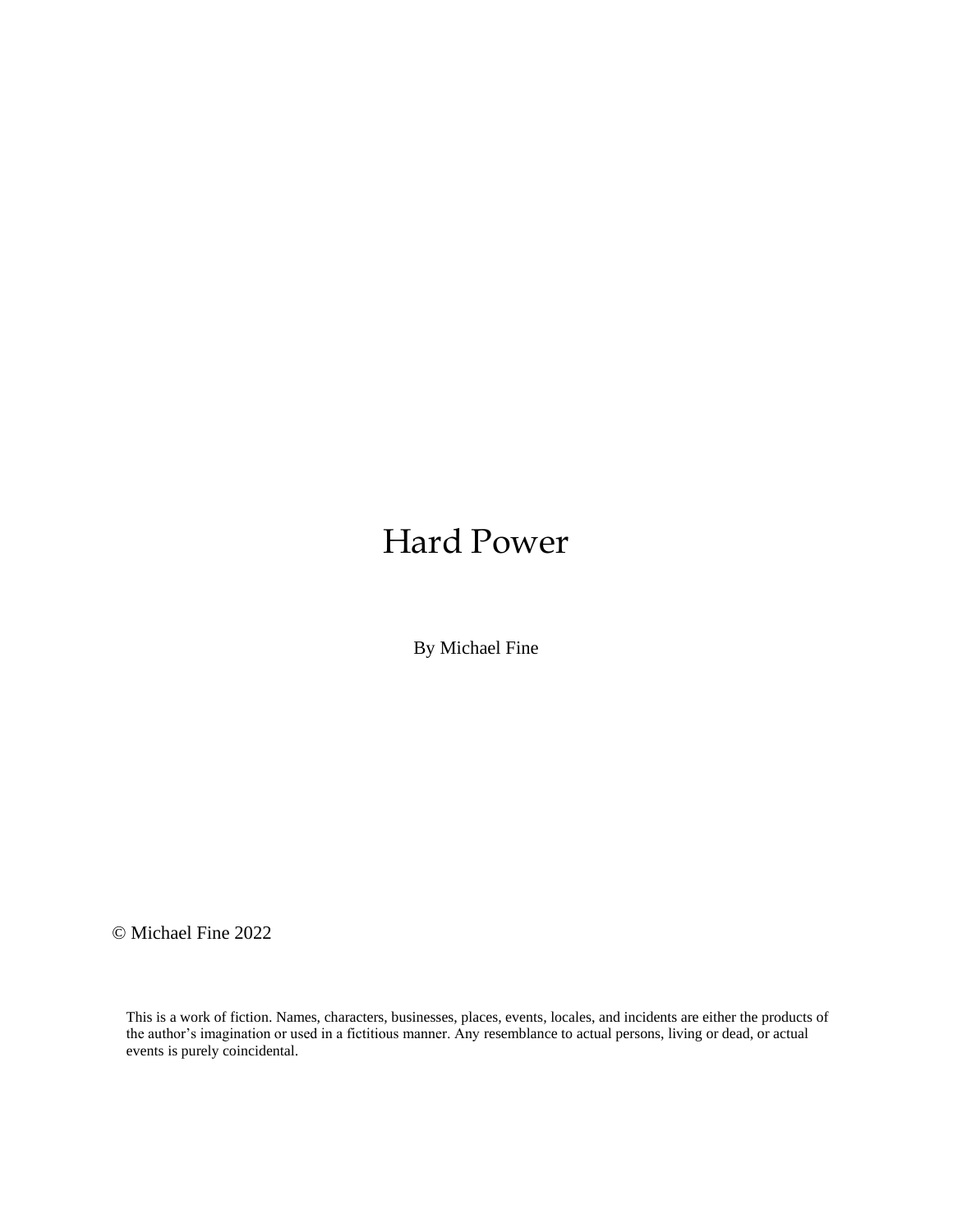When Rae-Anne came home from work dog-tired and weak from hunger, Marcus was snoring on the couch in the living room with his feet on the coffee table just like always. Marcus was a big man, and dark. Two-hundred and fifty pounds if he was an ounce. He wanted what he wanted and took it: he knew how to throw his weight around. Not that Rae-Anne was any kind of wilting flower herself. She was bigger than Marcus if you was counting pounds. She was big in the middle -- she wasn't even five-foot-four. Good things come in short packages.

Marcus liked to think he was from the street – he was partial to sweat-pants and hoodies, and he had a dark way of looking at you if you crossed him. He had a dark way of looking at you if you talked at all, truth be told. Marcus liked to do all the talking and he expected that Rae-Anne would jump when he said jump. Not that he talked that much. You'd never know that Marcus grew up in West Orange, New Jersey, went to Rutgers and almost graduated. That he majored in International Relations Theory and knew his way around some of them philosophers and poets and such. That he was smart as a whip and headed for great things – graduate school or law school or government or one of them consulting companies, something like that, until some professor of his, a poet who taught literature, got himself shot dead one afternoon in the spring, sitting in a pasture where he'd gone to read a book and commune with nature. Shot by a cop. Reading while Black. By mistake, in a big old stupid shoot out when some cracker who lived out in the hills starting shooting and a cop came and all of the three men there died, people being stupid and bullets flying this way and that. Messed Marcus up bad, to see that professor shot and killed. Kind of destroyed the man's soul. You might say it broke his heart. He started getting high, and the rest was history.

Marcus was a big dude and he knew how to make people listen. He did what he wanted to do. When. And how. And you were better not to cross him, all things considered. Still, there was this other side of him. The Robin Hood of New Jersey thing. The take-from-the-rich and give-to-the-poor thing. Made him interesting. He knew people who knew people. Always acted like he was so high and mighty, giving to them community organizations. Redistribution of income, he called it. The socialism of the street.

Rae-Anne was not about getting high. She would take a taste or two. Or three. Or four on the weekends, but that was all. She had Goth tastes. Pierced and tatted. Studded belts and collars. Half her hair silver half black, one side of her head shaved. She looked cool for a big girl, and she didn't take no shit off nobody.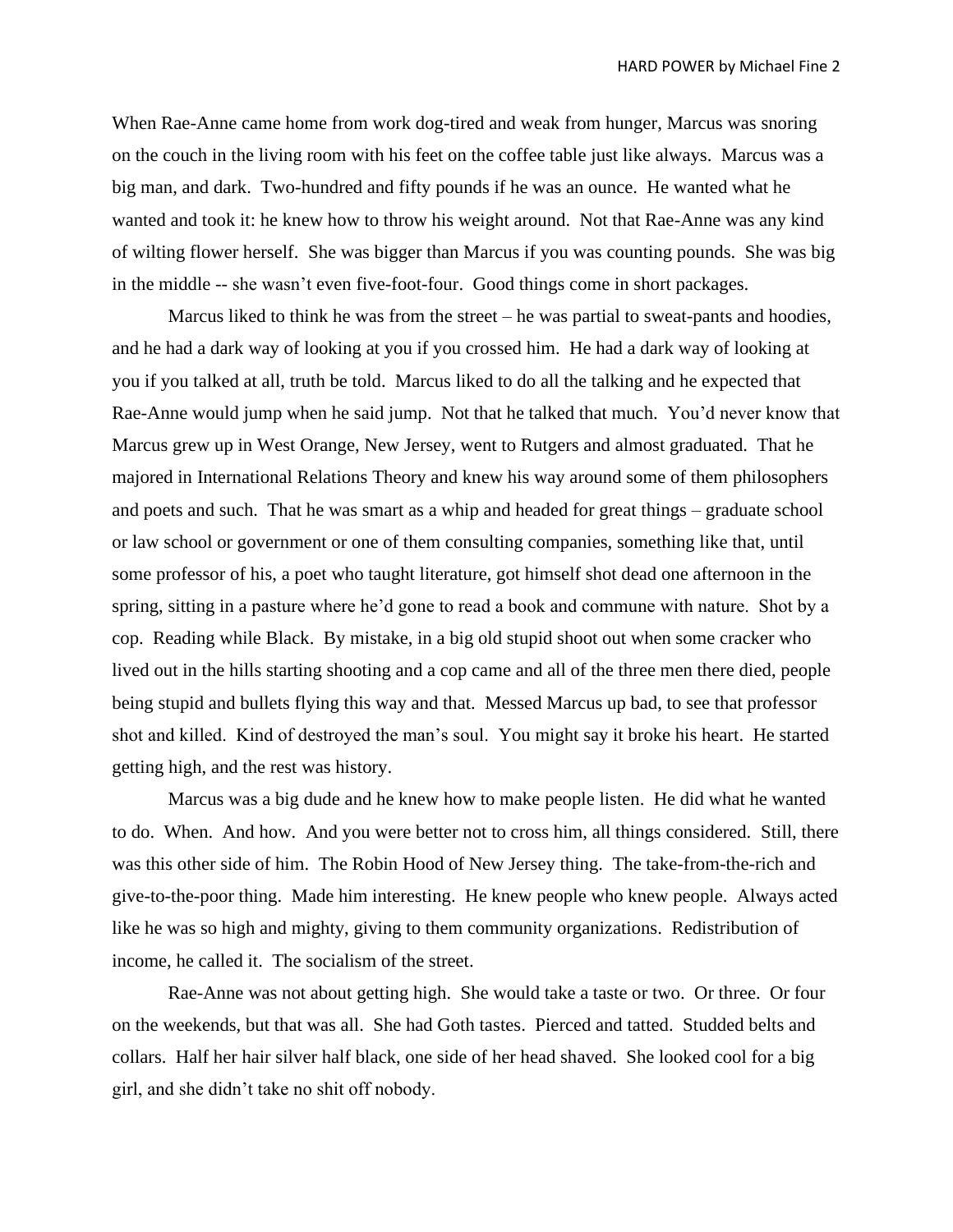There was a good sized filled-up baggie on the living room table next to Marcus's feet, and an old manila envelope stuffed with bills on that coffee table. Man's getting careless, Rae-Ann thought, as Marcus's snores rattled the windows. Man's getting too big for his britches. But more likely he stayed up half the night playing Monster, Hunter Rise or Fortnite. or bingeing Game of Thrones or Breaking Bad, and just fell asleep doing his daily thing, dividing the stash and prepping to pay off his man. But careless. Real careless. A man can get himself killed that way, in Marcus's business. Marcus always thought his connections would protect him. That man didn't know what he didn't know. That man needed to do a way better job of watching his back.

I'll put the fear of God into him, Rae-Anne thought. She had this app on her iPhone that lets you plug in a microphone and talk loud through Alexa. I'll put Alexa right next to his head, and then talk like I'm a cop knocking on the door ready to make a bust. That will learn him. He won't leave his shit or money around ever again, Rae-Ann thought.

But then she remembered. Marcus has a paranoid streak. He is armed and ready. He was as likely to pull his piece and start shooting as he was to awake with a start and get the joke. So maybe not. Still Rae-Anne grinned her little sly grin just thinking about it. Marcus snored on, sawing wood, dead to the world.

Hmpff, Rae-Anne thought to herself. Huh. That man is out like a light. God helps those who help themselves. Women too.

When Rae-Anne come to it was like 2 a.m. and Marcus was long gone, out on his rounds. She barely remembered coming home, what she did when she got home, or how exactly she got herself wasted. 2 a.m. All the lights were on and so was the TV, blaring like the loudspeakers at a football game. She turned that sucker off. Her head hurt some and her nose was running but Rae-Anne was feeling pretty clear headed, for 2 a.m. Which sucked because 2 a.m. turns into 3 a.m. and so forth, and pretty soon it would be time for her to go to work and play normal woman again. Ultrasound technician at the hospital, a normal kind of human who worked a normal kind of job and had normal kinds of thoughts, excepting for how she actually looked, of course. You got to torture people about their normality, a little bit, she thought. You got to keep people shook up, and open to the strange and macabre possibilities in a stupid world that don't make no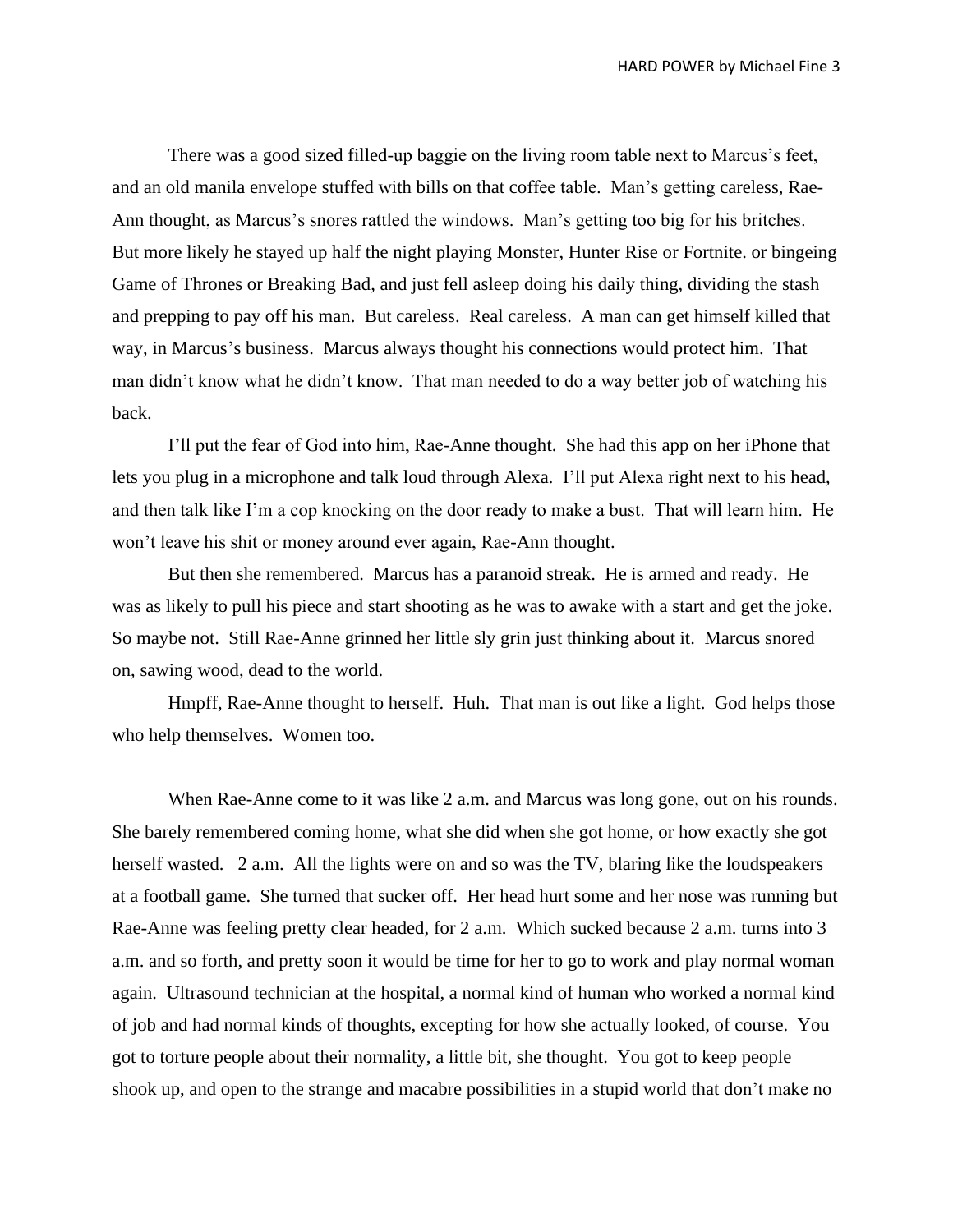sense anyway. You got to keep it lit up. She loved being like she was, one radical human with no boundaries and no limits whatsoever, just hidden in plain sight.

Then she felt something under her pillow and when she pulled the pillow away, saw the wad of cash. Oh shit, she thought. How did *that* get there?

Then she remembered.

About fifteen minutes later Marcus burst through the door and slammed it behind him. He shoved a credenza that stood in the hallway in front of the door. Then he turned the dining room table on its side and pushed it behind the credenza.

"What are you doing up?" he said, when Rae-Anne tottered to the door of the bedroom, dressed in a tee-shirt and underpants.

"What's goin on?" Rae-Anne said, her eyes red and puffy.

"Shit hit the fan," Marcus said. "Bad shit is headed this way. Now."

"What are you talkin about?" Rae-Anne said.

"The Scoop is out for my ass," Marcus said. 'The money was short."

"How the hell….?" Rae Anne said. And then she remembered again.

"I don know, I don know, I don know," Marcus said. "It don't matter now. I was short, that's all. The Scoop don't take no excuses. He ain't interested in stories. He don't like jokes. And he don't take prisoners." Marcus charged into the bedroom and right to the closet where there was an old chest on the floor and he opened it. Which was where he kept what he called his 'personal protective equipment'. Which Rae-Anne knew to be more than rubber boots, respirators, and dayglo-vests. Rae-Anne knew to let that chest alone.

Still, Marcus wasn't looking at her funny or giving her any shit at all. He had no idea where his money went. Marcus was smart as a whip but sometimes that man could not see what was right in front of his nose. Men are like that. All of them.

He ain't thinkin, Rae-Anne thought. So I ain't talkin.

Marcus threw something brown and heavy, some piece of clothing, on the bed.

"Put that sucker on," Marcus said. "It's extra extra large. Bullet-proof vest. Hope it fits." "Fuck-you," Rae-Anne said.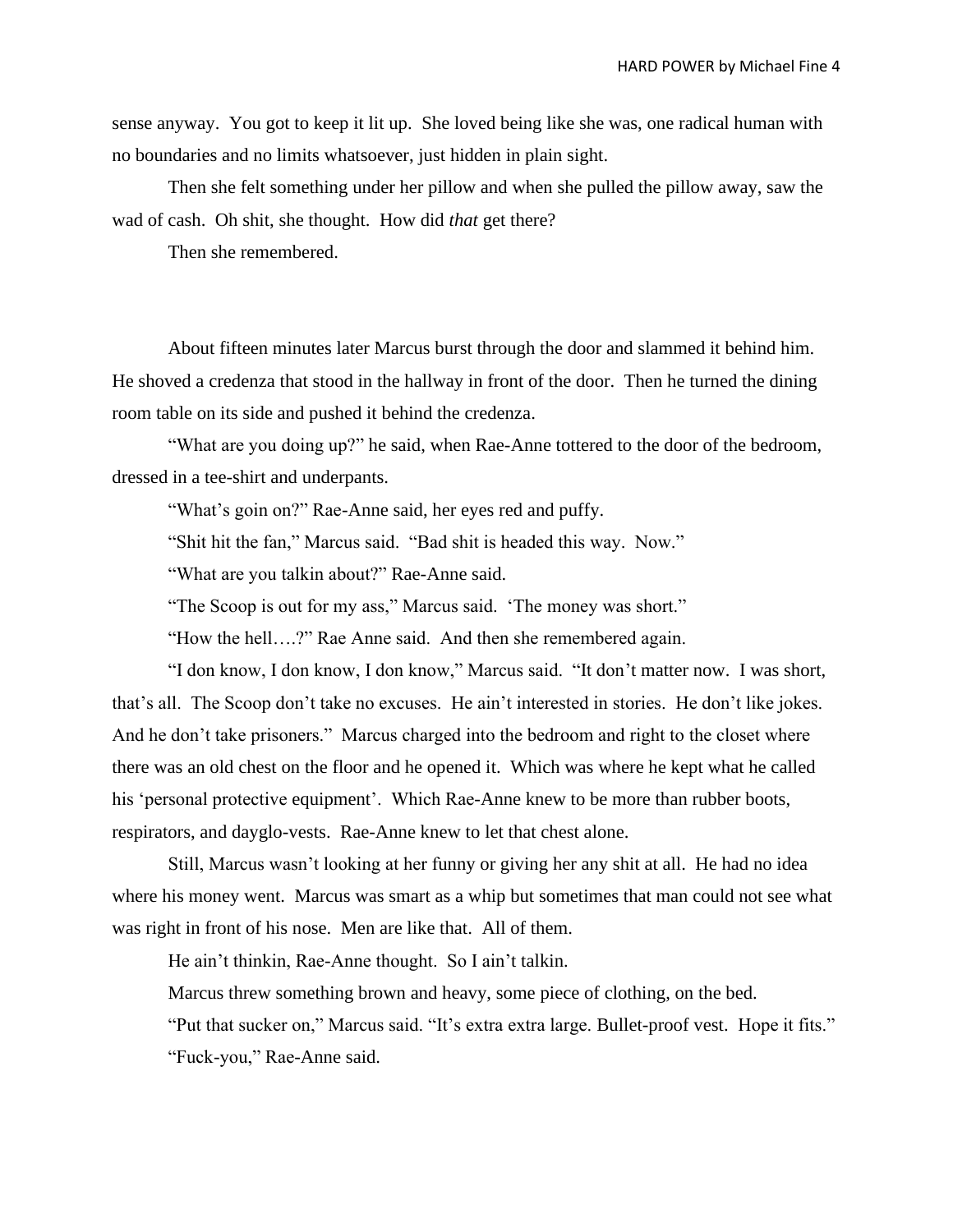"Don't give me no shit. Put that sucker on." Marcus said. He threw two olive ammo cans on the bed and went back to the closet.

He turned. He had two big-ass long guns, one in each hand, and a handgun stuck in his belt.

Marcus had grown up in a quiet place, that West Orange, New Jersey. His father was an accountant. His mother was a librarian. They lived a quiet middle-class life. But the world is complicated, and Newark was close by, and people talk to people, so Marcus got his share of the street anyway. Saw and heard. And learned, so he knew what was what. He never let it bother him much until that professor got killed. After that he was all about the street.

Rae-Anne was from the mountains of western Virginia. Hillbilly country. She was all hillbilly, all Appalachian, one hundred and fifty percent, all the time. She and Marcus had met on-line. Didn't make any sense, but you know what they say -- a thing is a thing. And that was them.

"You hold this and aim it right at the front door," Marcus said, and handed Rae-Anne a double barrel shotgun with a pistol grip. "This sucker has a pump. It holds sixteen shells. Each pull of the trigger fires one barrel. You fire once, then twice, then you pump twice and fire again. Fire once, then twice, then pump twice, then fire again. You got that?"

"I can do anything you can do only better," Rae Anne said.

"Time will tell about that," Marcus said. "Sucker has a kick to it, so you best put the butt end against your shoulder or your ribs and lay out flat. Somebody come through that door and you start blasting away, no questions asked. Anything or anybody at that door, you blow them to kingdom come. Even if its Domino's Pizza. But it ain't Domino's coming. Not Domino's, not Door Dash, not UPS. Blast away, baby. I don't care who or what is in the way."

"You headed out the back door?" Rae-Anne said.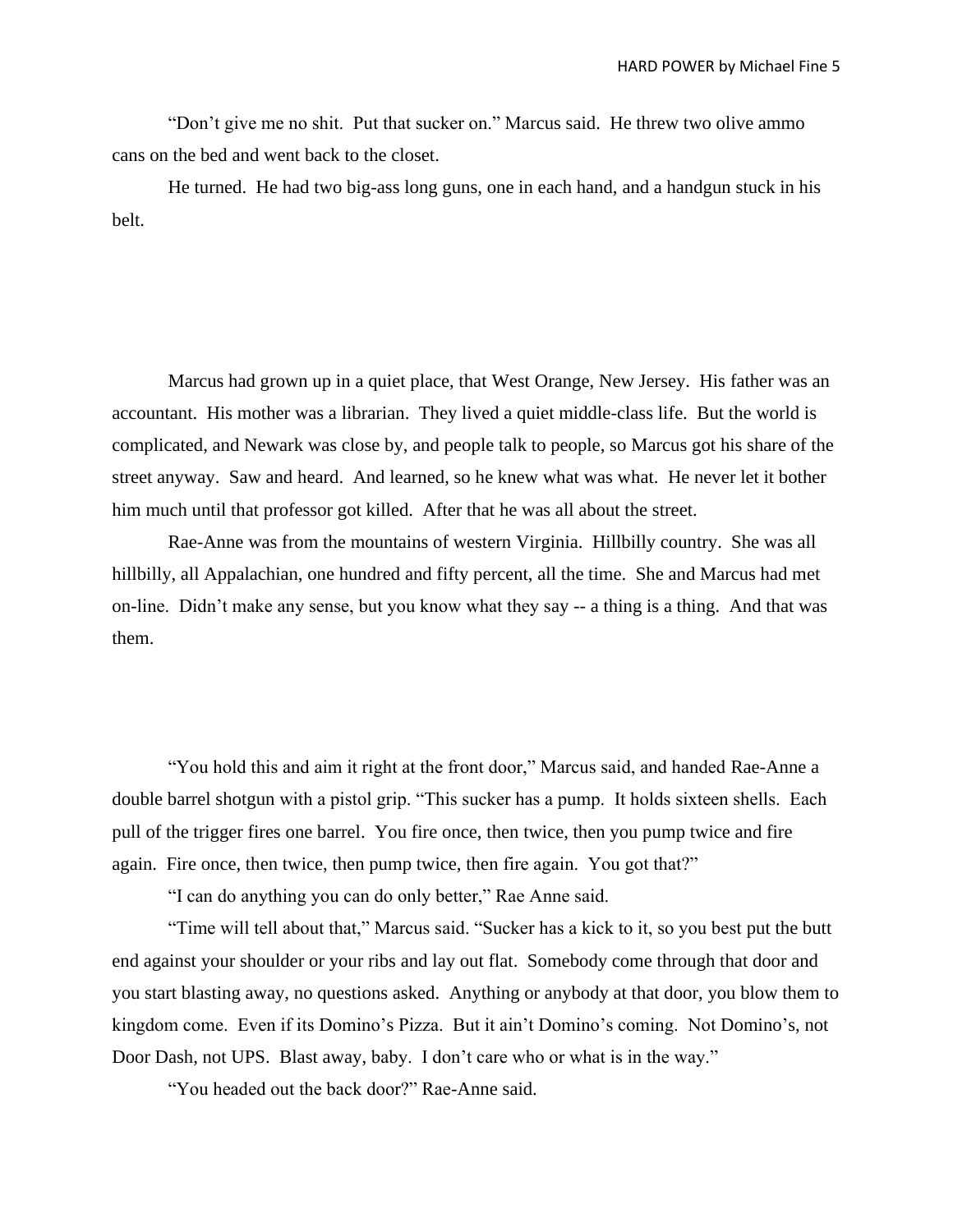"I'm headed to the back hall, ready to go from another direction, so whoever come through that door gets it from both left and right. But I'll be working the phones. We got a tidal wave coming at us. I'm gonna hit those phones hard. See if I can divert it. Either got to make peace in a hurry or find some cavalry to come in after us. Cavalry. Flight squadron. The Four Horsemen of the Apocalypse. Or the Millennium Falcon itself. I don't care what or how. We just need all the help we can get."

The Scoop didn't take no shit from nobody. He didn't do excuses. You pays your money or you takes your chances. Sort of. But your chances was exactly zero. Because The Scoop left nothing to chance. The Scoop didn't do original thinking, bright ideas, a good imagination or hope for the future, because all of that shit cost him money, and his money was his money and that's all she wrote. He had obligations. Needs. Desires. And wants. And they wasn't nobody else's business but his own.

There ain't no room for discussion when a man's money is short. You do not negotiate with terrorists. You find and fix the problem and get someone else to do what the body on the street who fucked up used to do. You waste the sucker who screws you and put somebody else in their place. That's it. You get your money. And the community gets a reminder about who is who and what is what. So nobody else pulls that shit again. At least for a while. You do what needs to be done. It's just the cost of doing business. This happens every couple of months. Like cleaning the house. Like mowing the grass. People say there is a code of silence on the street, so nobody talks. But there ain't no code of silence. People can add, that's all. They got eyes in their heads. They know the score. So the community is a safe place to operate.

The Scoop liked Marcus, more or less. College boy. Clean and smooth. Didn't matter. Rules are rules. You let one of them people mess with you and pretty soon everybody is messing with you.

Once upon a time, The Scoop would have been quiet about it. Come in through the back door when no one is looking. Catch a man when he's with a woman. That way it gets called a domestic dispute. Cars run off roads into the ocean or a lake, that sort of thing. Accidents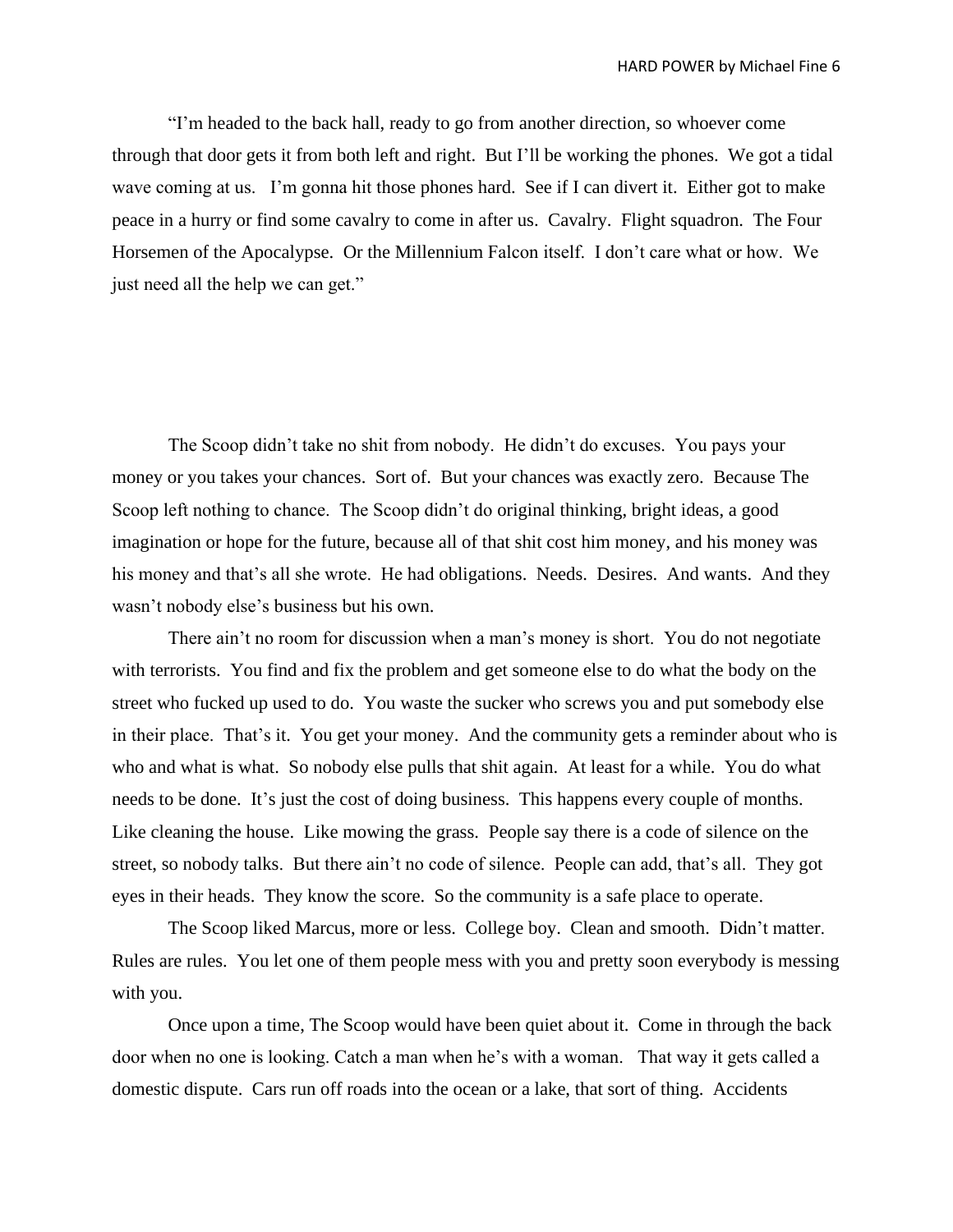happen. People get the message either way. Things happen. Accidents don't. Everybody who is paying attention knows the score.

But now The Scoop was too old for that shit. No need to pussyfoot around now. You just do what needs to be done.

Marcus was a man with ideas, regardless of his current occupation. Even when he was out dealing, he paid attention to people who needed paying attention to, and was into the robbersaint vibe, steals from the rich, gives to the poor kind of thing. Okay, junkies are not the rich. And he got that. But Marcus wasn't a run of the mill street-level dealer either, not him. He was the West Orange and Short Hills man, the brother who used his Rutgers connection to supply the stockbrokers, the architects and the personal trainers who got off on the combination of him looking like the street but talking Ivy League. He dropped cash in this and that church from time to time, in this and that community organization, or helped out this and that person who was down on their luck. A little used car here, some dollars for an interview suit there, a little quiet tuition aid someplace else goes a long way if you put a little money in the right place at the right time, and he was careful to keep it all on the downlow, so as not to call attention to himself or his little operation. He was careful about who he supplied. Never sold to kids. Never sold in his own community. You know what this shit can do. Don't want it near yourself or your own people.

Rae-Anne thought he would have come at her by now, looking for the money. But Marcus wasn't like that. He was also somehow a good man without one ounce of anger in him. Just a lot of sadness. Rae-Anne, on the other hand, was a woman who always kept her options open.

It got tiresome, laying there like that, waiting for somebody to come through the door shooting. Marcus was working the phone, calling up this old friend and that one, asking people to just drop by, on the theory that The Scoop wouldn't waste normal people who were hanging around for fear of bringing attention and heat on his own heat. Nobody cares if drug dealers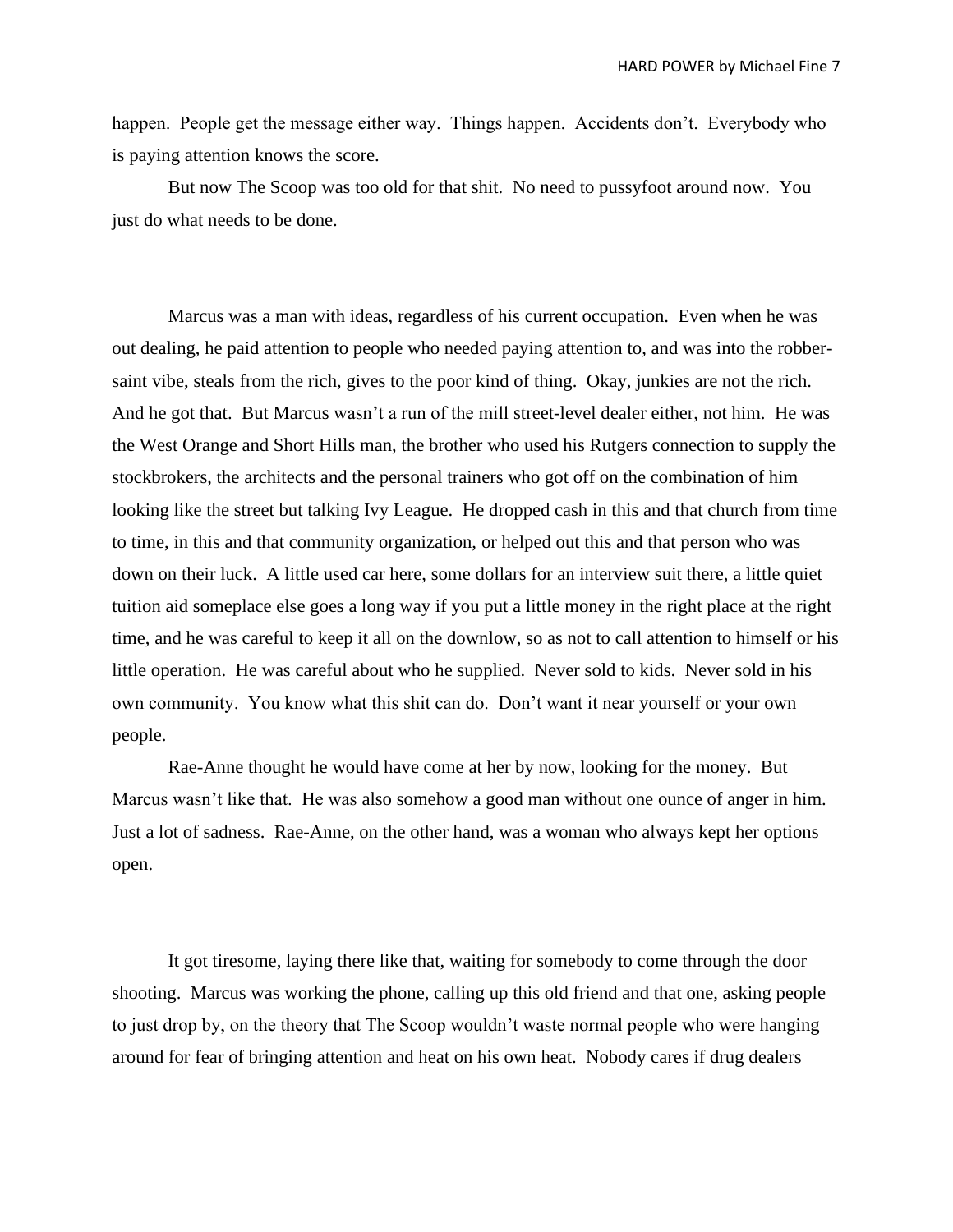waste one another. They are the scum of the earth, as far as most people are concerned. But a city councilperson? A minister with a big old church? A community leader, so called?

It *was* 2 a.m., though. Nobody was answering their phones. It didn't matter if they did. They all knew who Marcus was and what he did. He wasn't fooling nobody. People were happy to take his money and ask no questions when the need was there. But they weren't going one step further than that. That robber-saint thing? That was all his imagination. The Scoop wasn't taking Marcus's calls. Nobody else was either. They were dead meat.

"I got to pee," Rae-Anne said at last, and laid her shotgun down on the bed, safety off. She was from the hills. She knew a thing or two. Then she grabbed a pillowcase off the bed and slung that shotgun over her shoulder.

"Be quick about it," Marcus called from the hall. "You don't know when and where it is coming from. If we lose the lights, you know the shit is about to roll, and then you get your ass back here quick."

The bathroom had a fire escape. Rae-Anne was a big woman, but she knew how to move when she had to and she knew when she was beat. She had the wad of cash in her pocket. Better to be gone before Marcus figured the whole thing out.

She got herself through the window. Marcus yelled for her. She hit the ground right about the moment that the lights went out.

That's the deal, ain't it, Marcus thought. Power still grows out of the barrel of a gun. Power corrupts. Absolute power corrupts absolutely. Death is permanent. Fear works. The man with the gun gets to do what he wants, and take what he wants, and live how he wants, until somebody else with a gun stops him.

That's power, ain't it? Take what you want. When you want it. Let nobody stop you. Hard and fast. Hard power rules. Soft power is bullshit.

So what is a human being to do?

You can sit on your haunches and let the guns rule. Or you can stand up.